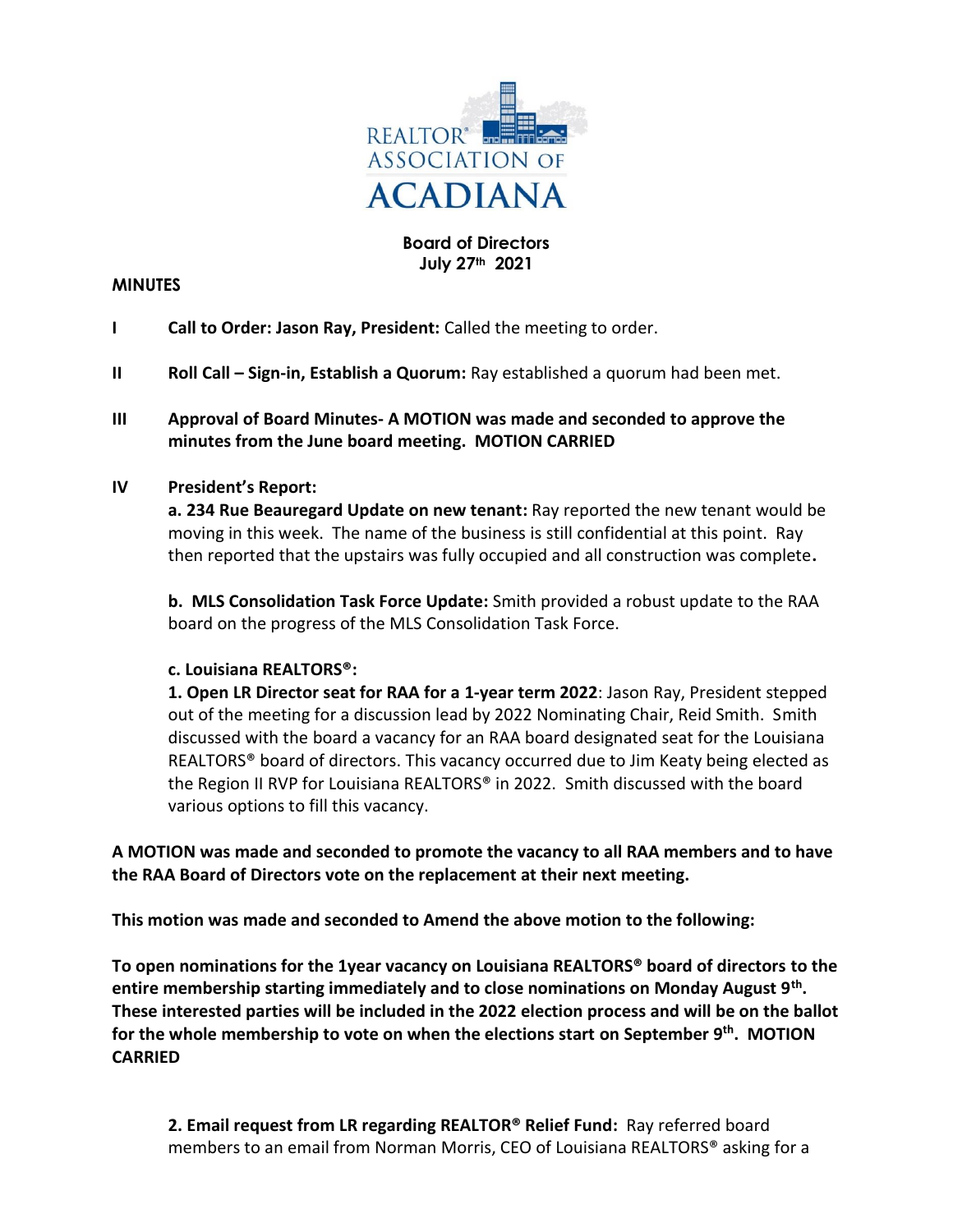financial contribution from each local association to the REALTOR® Relief fund. The board reviewed the email and the request and discussed.

## **A MOTION was made and seconded to donate \$5,000 from the RAA to the REALTOR® Relief Fund. MOTION CARRIED**

**3. Health Care Survey:** Ray then encouraged all board members to help promote the recent health care survey being promoted by Louisiana REALTORS®.

### **d. RAA Operations Update**

1. **#choosearealtor PR Campaign**: Ray reported the PR campaign focused on improving the REALTOR® brand has recently launched a facebook filter and 200 members have claimed the filter to date.

2. **COE/ MLS Rules and Procedure tri-annual Requirement for 2021:** Ray reported at the end of 2021 all RAA members were required to have taken 2.5 hours of Code of Ethics training as well as the MLS Rules and Procedure class. Staff would be emailing everyone who needed this requirement.

3. **Semi- Annual Services Update:** Ray reported there were still a few members who had not paid their Semi-annual service bill. They have until Friday to pay or the Broker can return their license or else the entire brokerage would be turned off of MLS services per the association's policy.

4. **2022 Election Update:** Smith reported nominations for the 2022 board will close this Friday, July 30th at noon and the 2022 Nominating committee was meeting at noon to review the applications and develop the slate for the 2022 Elections.

5. **Events Update:** Ray reported on two upcoming events for the RAA: REALTOR® Appreciation Day and 30<sup>th</sup> Annual Gumbo Cook-off.

**e. Susan Holliday's annual Review/ Meeting August 10th at 11am:** Ray referred to Reid Smith who is in charge for the CEO's annual evaluation for the period of August 2020 until July 2021. Smith would like to hold a separate meeting on Tuesday. August  $10<sup>th</sup>$  at 11am to discuss and review the CEO's performance. All board members will receive the official evaluation tool and will be asked to complete the form and bring with them to the meeting on August 10<sup>th</sup>.

**V Treasurer's Report:** Cindy Herring, Treasurer reported the RAA membership as of June was 1766 REALTOR® members. She referred board members to the board call sheet and asked them to make personal calls to new members. She then reported the RAA's account with Prudential had a balance of \$776,928 as of June 30<sup>th</sup>. She then reviewed with the board the monthly financials for the REALTOR<sup>®</sup> Association of Acadiana and RAA Properties, LLC. Herring then reported on the 2020 tax return for the REALTOR® Association of Acadiana noting that for the tax year of 2020 the Association would be receiving a sizable refund and did not owe any taxes for 2020. All pre-paid taxes for 2020 had been rolled forward for 2021. A presentation by our CPA's on the 2020 tax return and financial review would be given to the Budget & Finance Committee on